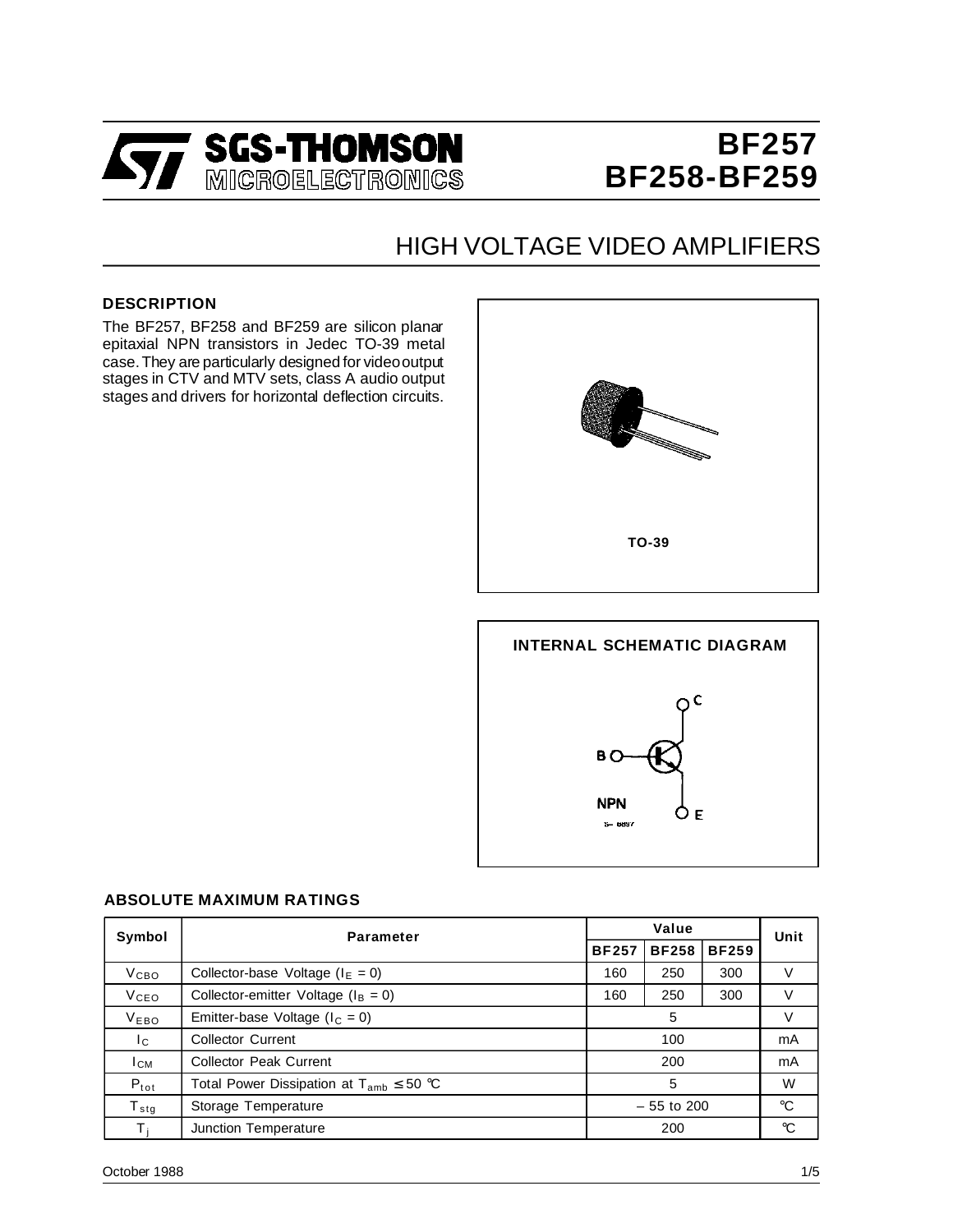#### **THERMAL DATA**

| $R_{th}$ j-case   | Thermal Resistance Junction-case    | Max | ЗС       | °C/W |
|-------------------|-------------------------------------|-----|----------|------|
| $R_{th}$<br>i-amb | Thermal Resistance Junction-ambient | Max | <b>N</b> | °C/W |

## **ELECTRICAL CHARACTERISTICS** ( $T_{amb}$  = 25 °C unless otherwise specified)

| Symbol                     | <b>Parameter</b>                                      | <b>Test Conditions</b>                     | Min.                                                     | Typ.              | Max. | <b>Unit</b>    |                       |
|----------------------------|-------------------------------------------------------|--------------------------------------------|----------------------------------------------------------|-------------------|------|----------------|-----------------------|
| I <sub>CBO</sub>           | <b>Collector Cutoff Current</b><br>$(I_E = 0)$        | for $BF257$<br>for BF258<br>for BF259      | $V_{CB} = 100 V$<br>$V_{CB} = 200 V$<br>$V_{CB} = 250 V$ |                   |      | 50<br>50<br>50 | nA<br>nA<br>nA        |
| $V_{(BR)}$ CBO             | Collector-base<br>Breakdown Voltage<br>$(I_E = 0)$    | $I_c = 100 \mu A$                          | for BF257<br>for BF258<br>for BF259                      | 160<br>250<br>300 |      |                | $\vee$<br>$\vee$<br>V |
| $V_{(BR)CEO}$ <sup>*</sup> | Collector-emitter<br>Breakdown Voltage<br>$(I_B = 0)$ | $I_C = 10 \text{ mA}$                      | for BF257<br>for BF258<br>for BF259                      | 160<br>250<br>300 |      |                | $\vee$<br>V<br>$\vee$ |
| $V_{(BR) EBO}$             | Emittter-base<br>Breakdown Voltage<br>$(I_C = 0)$     | $I_F = 100 \mu A$                          |                                                          | 5                 |      |                | $\vee$                |
| $V_{CE (sat)}$ *           | Collector-emitter<br><b>Saturation Voltage</b>        | $I_C = 30 \text{ mA}$ $I_B = 6 \text{ mA}$ |                                                          |                   |      | 1              | V                     |
| $hFE^*$                    | DC Current Gain                                       | $c = 30 \text{ mA}$                        | $VCF = 10 V$                                             | 25                |      |                |                       |
| $f_{\text{T}}$             | <b>Transition Frequency</b>                           | $I_{C} = 15 \text{ mA}$                    | $V_{CE} = 10 V$                                          |                   | 90   |                | <b>MHz</b>            |
| $C_{re}$                   | Reverse Capacitance                                   | $I_{C} = 0$<br>$f = 1$ MHz                 | $V_{CE} = 30 V$                                          |                   | 3    |                | pF                    |

\* Pulsed : pulse duration =  $300 \mu s$ , duty cycle =  $1 \%$ .

#### DC Current Gain.



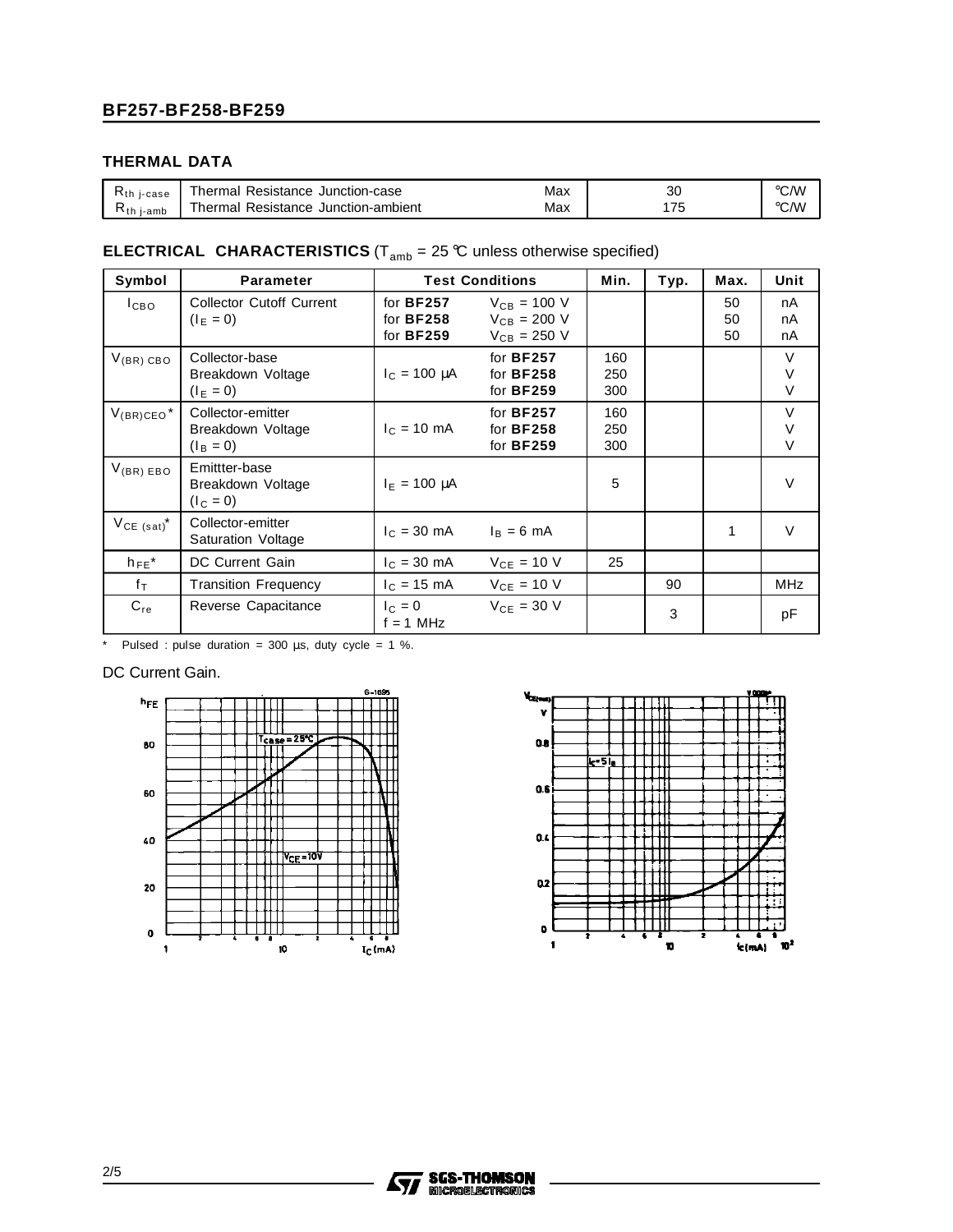

Transition Frequency. Transition Frequency.



Safe Operating Area.



Collector Cutoff Current. Collector-base Capacitance.





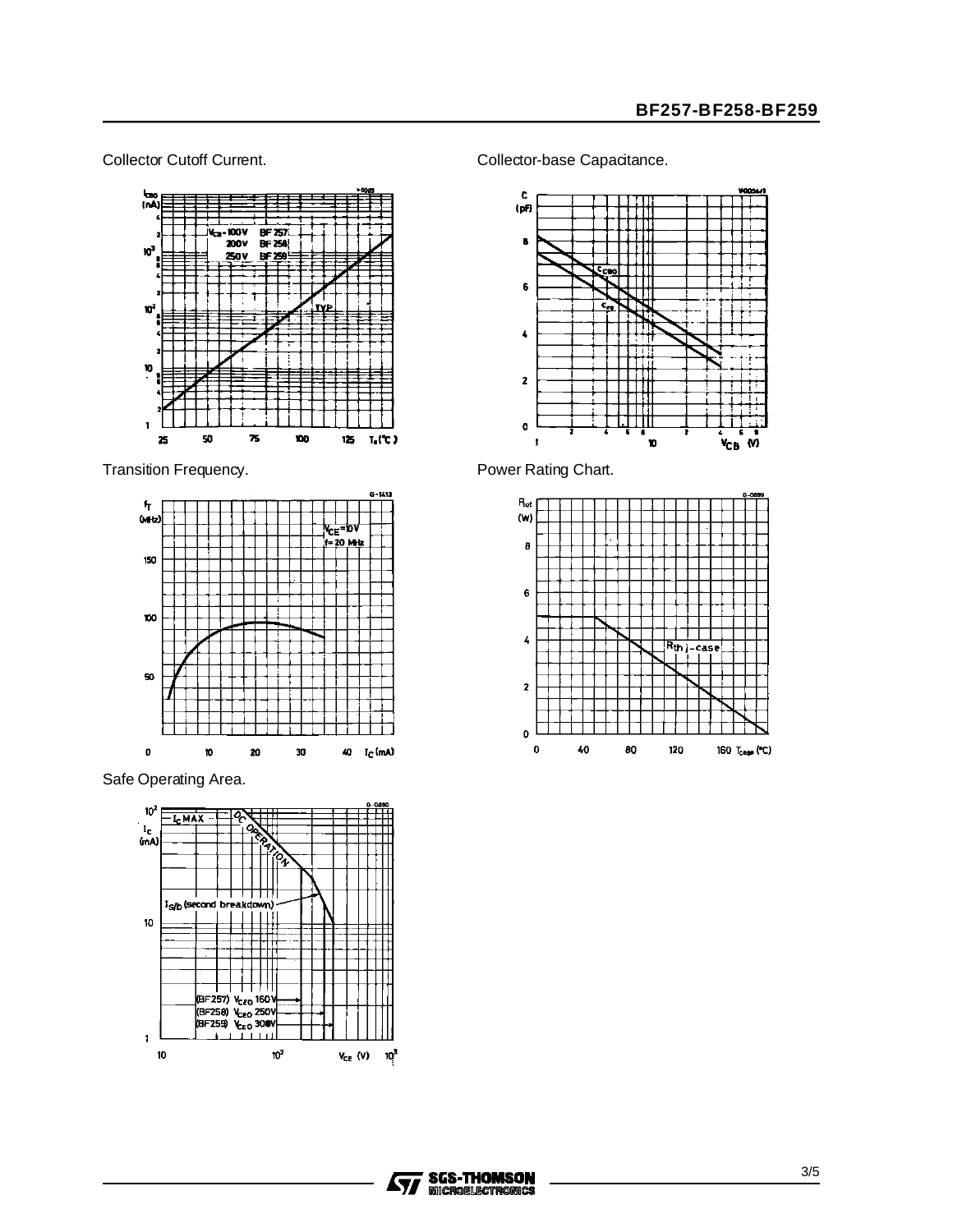### **BF257-BF258-BF259**

## **TO39 MECHANICAL DATA**

| DIM.                      | mm                  |      |         | inch  |      |       |  |
|---------------------------|---------------------|------|---------|-------|------|-------|--|
|                           | MIN.                | TYP. | MAX.    | MIN.  | TYP. | MAX.  |  |
| $\boldsymbol{\mathsf{A}}$ | 12.7                |      |         | 0.500 |      |       |  |
| $\, {\sf B}$              |                     |      | 0.49    |       |      | 0.019 |  |
| $\mathsf D$               |                     |      | $6.6\,$ |       |      | 0.260 |  |
| $\mathsf E$               |                     |      | $8.5\,$ |       |      | 0.334 |  |
| $\mathsf F$               |                     |      | 9.4     |       |      | 0.370 |  |
| G                         | 5.08                |      |         | 0.200 |      |       |  |
| $\boldsymbol{\mathsf{H}}$ |                     |      | 1.2     |       |      | 0.047 |  |
| $\sf I$                   |                     |      | $0.9\,$ |       |      | 0.035 |  |
| L                         | $45^{\circ}$ (typ.) |      |         |       |      |       |  |